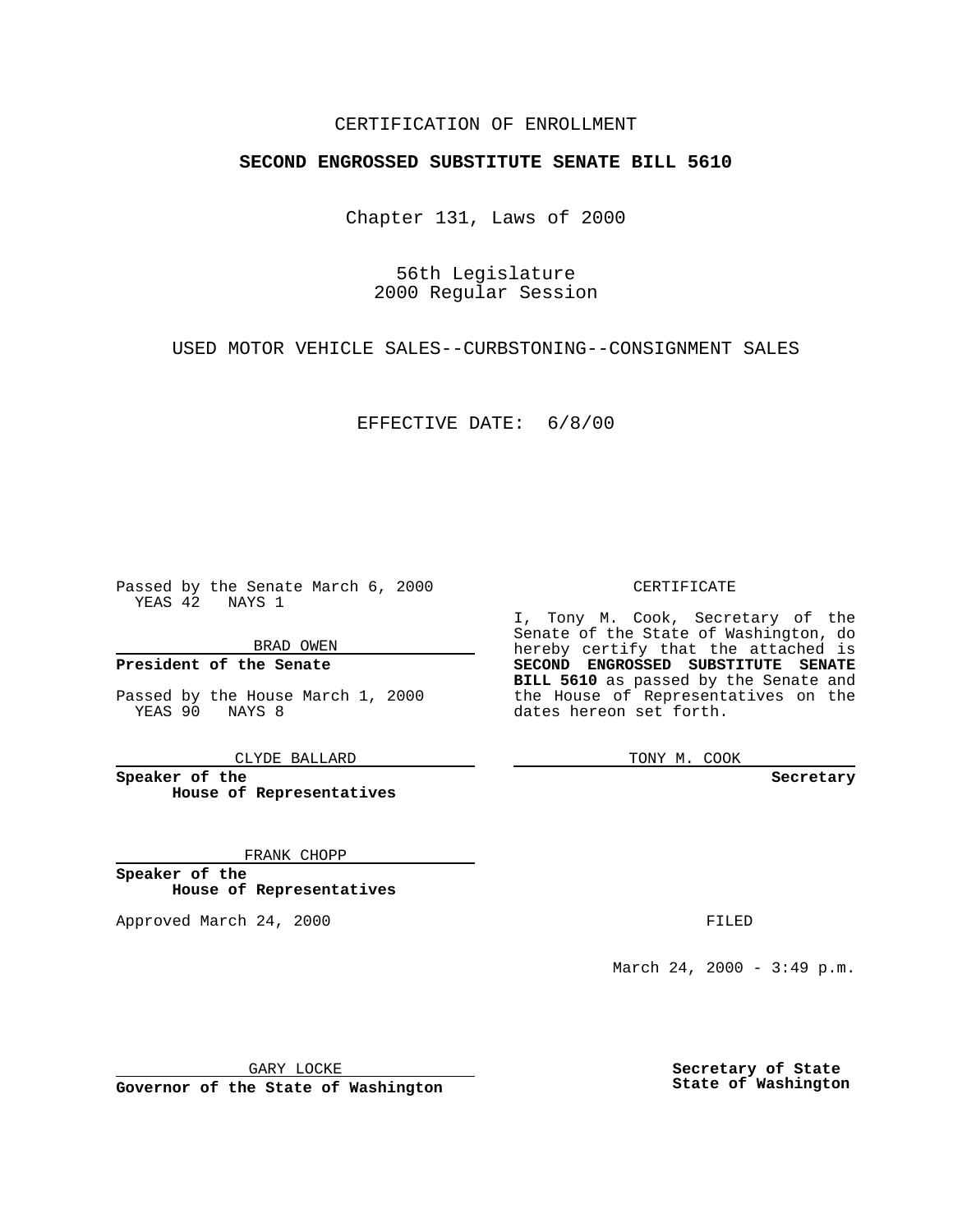## **SECOND ENGROSSED SUBSTITUTE SENATE BILL 5610** \_\_\_\_\_\_\_\_\_\_\_\_\_\_\_\_\_\_\_\_\_\_\_\_\_\_\_\_\_\_\_\_\_\_\_\_\_\_\_\_\_\_\_\_\_\_\_

\_\_\_\_\_\_\_\_\_\_\_\_\_\_\_\_\_\_\_\_\_\_\_\_\_\_\_\_\_\_\_\_\_\_\_\_\_\_\_\_\_\_\_\_\_\_\_

AS AMENDED BY THE HOUSE

Passed Legislature - 2000 Regular Session

#### **State of Washington 56th Legislature 1999 Regular Session**

**By** Senate Committee on Transportation (originally sponsored by Senators Prentice, Finkbeiner, T. Sheldon and Costa)

Read first time 03/08/99.

 AN ACT Relating to civil penalties levied by the department of licensing for unlawful sale of used motor vehicles by unlicensed parties; amending RCW 46.70.115 and 46.70.028; creating a new section; and prescribing penalties.

BE IT ENACTED BY THE LEGISLATURE OF THE STATE OF WASHINGTON:

 **Sec. 1.** RCW 46.70.115 and 1986 c 241 s 15 are each amended to read as follows:

 (1) If it appears to the director that a person has engaged or is about to engage in an act or practice constituting a violation of this chapter, or a rule adopted or an order issued under this chapter, the director may issue an order directing the person to cease and desist from continuing the act or practice. Reasonable notice of and opportunity for a hearing shall be given. The director may issue a temporary order pending a hearing. The temporary order shall remain in effect until ten days after the hearing is held and shall become final if the person to whom the notice is addressed does not request a hearing within fifteen days after receipt of the notice.

18 (2) The director may levy and collect a civil penalty, in an amount not to exceed one thousand dollars for each violation, against a person